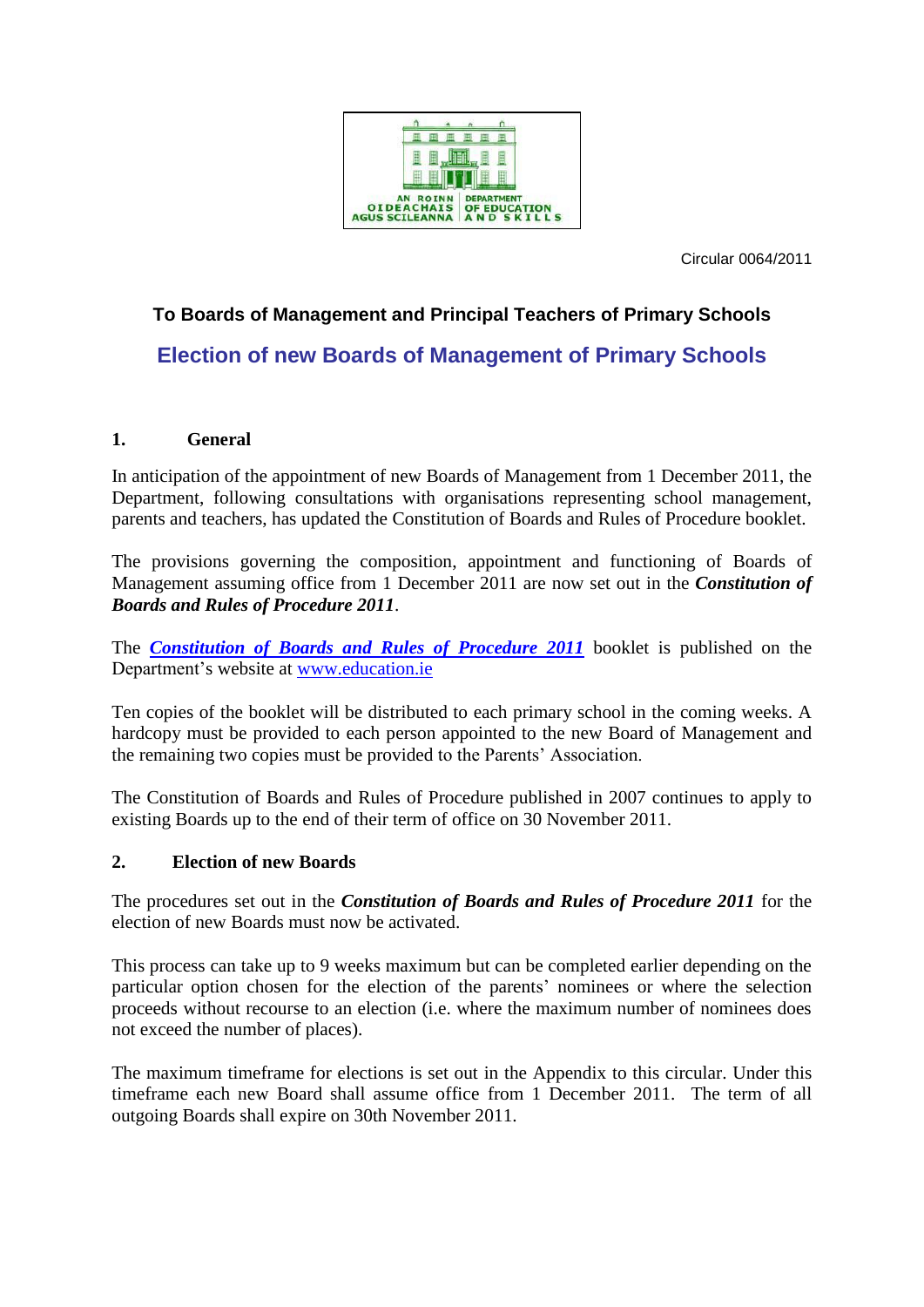# **3. Queries**

If, after reading this circular or the *Constitution of Boards and Rules of Procedure 2011* you have any queries relating either to the circular or to the booklet, these should be e-mailed to the Department at:

[schoolgovernance@education.gov.ie](mailto:schoolgovernance@education.gov.ie)

# **4. Dissemination of circular**

A copy of this circular should be provided to members of the Board of Management and all school personnel. A copy should also be provided to the Parents' Association. This circular may be accessed on the Department of Education and Skills website at [www.education.ie.](http://www.education.ie/) An Irish version of this circular is also available on the Department's website.

Hubert Loftus Principal Officer School Governance Section.

September 2011